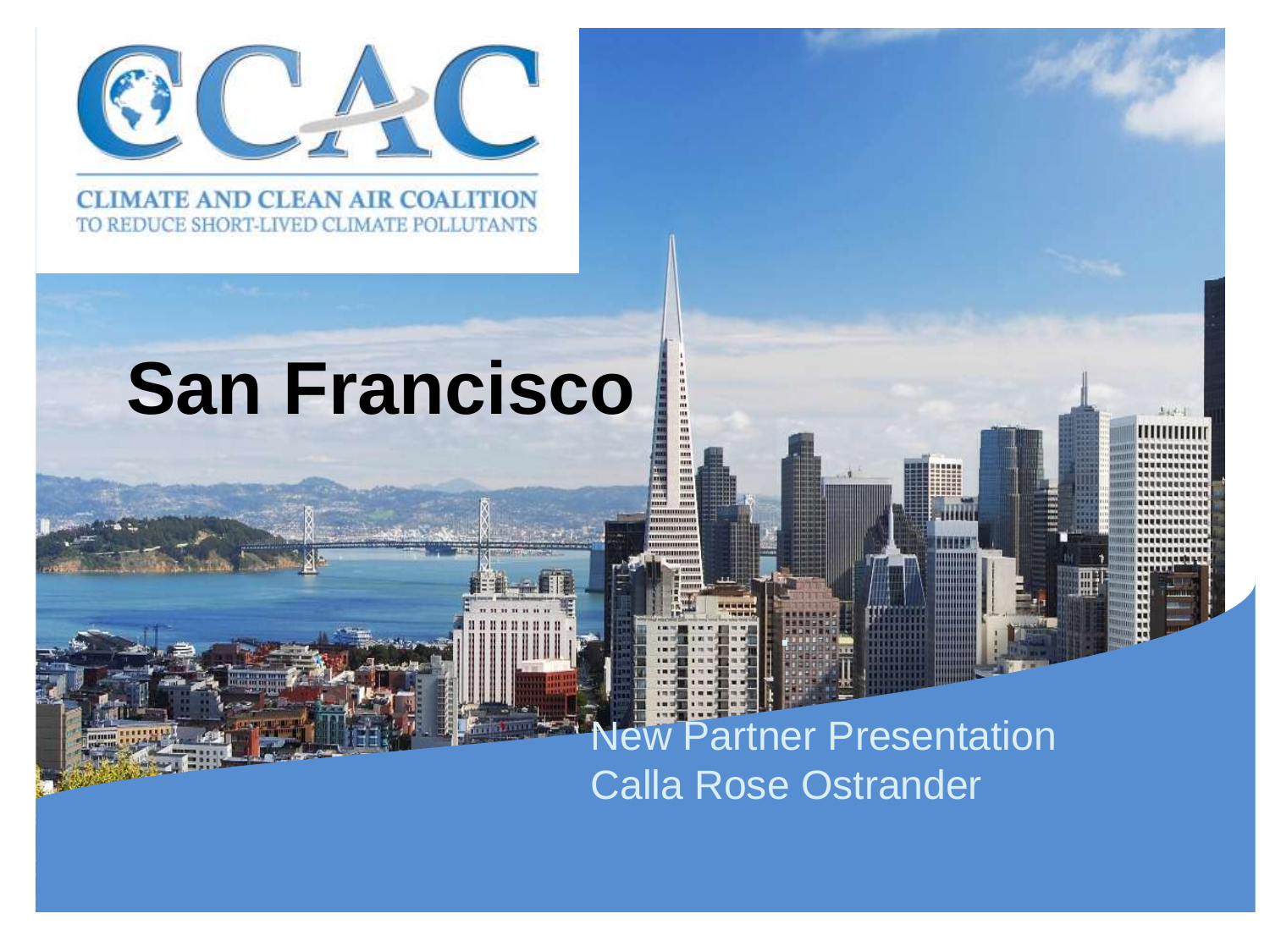## Three Stream Collection Program for Residents and Businesses

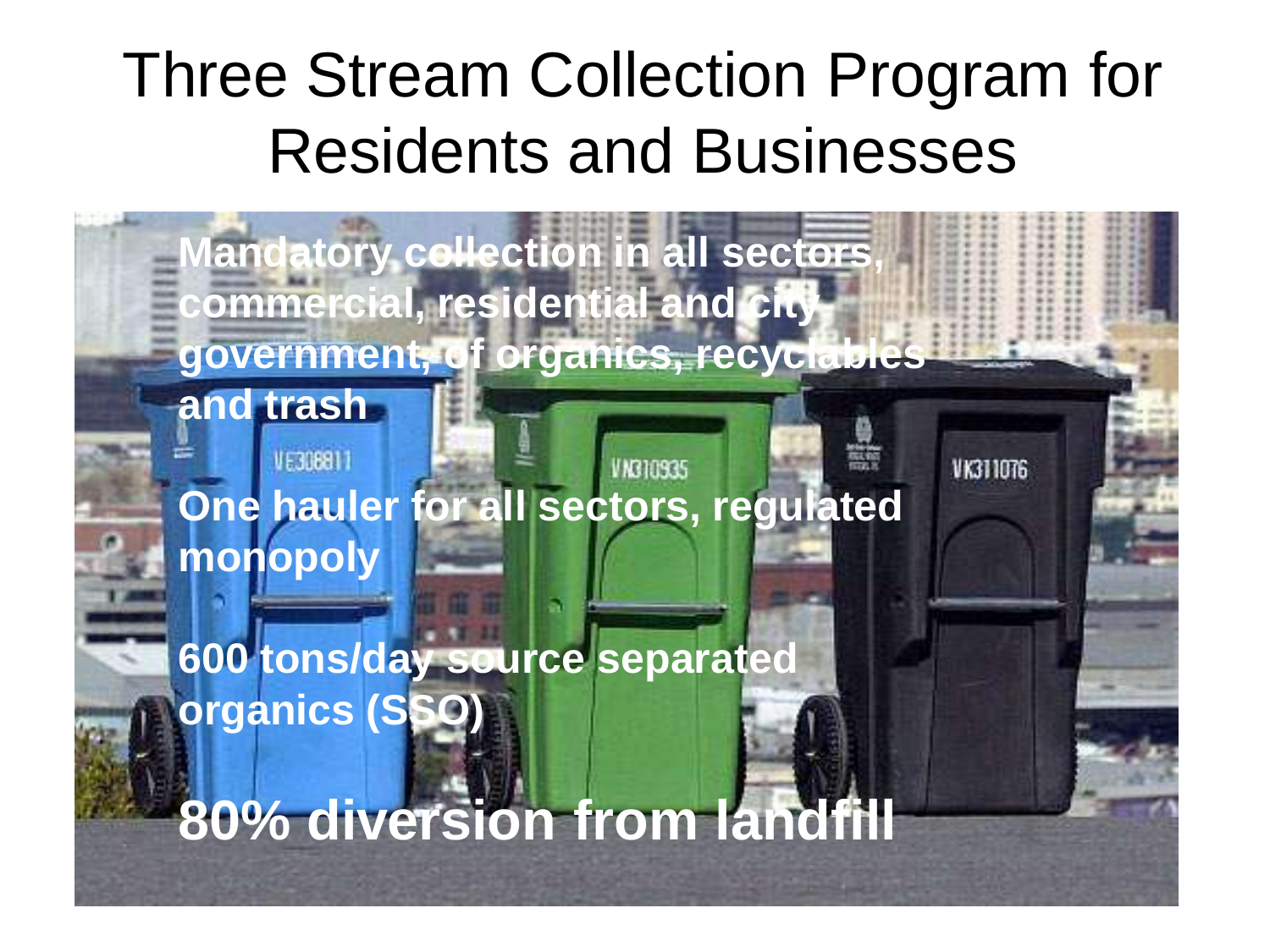## Waste Management Responsibilities

- In California waste laws are state set, locally implemented. AB 939 set diversion goals in 1989 w/ teeth
- Local policy can also be leveraged. Local political will strong in SF, innovation possible due to long-term relationship between monopoly service provider and city staff
- Responsible agencies: CCSF Department of Public Works and Department of Environment.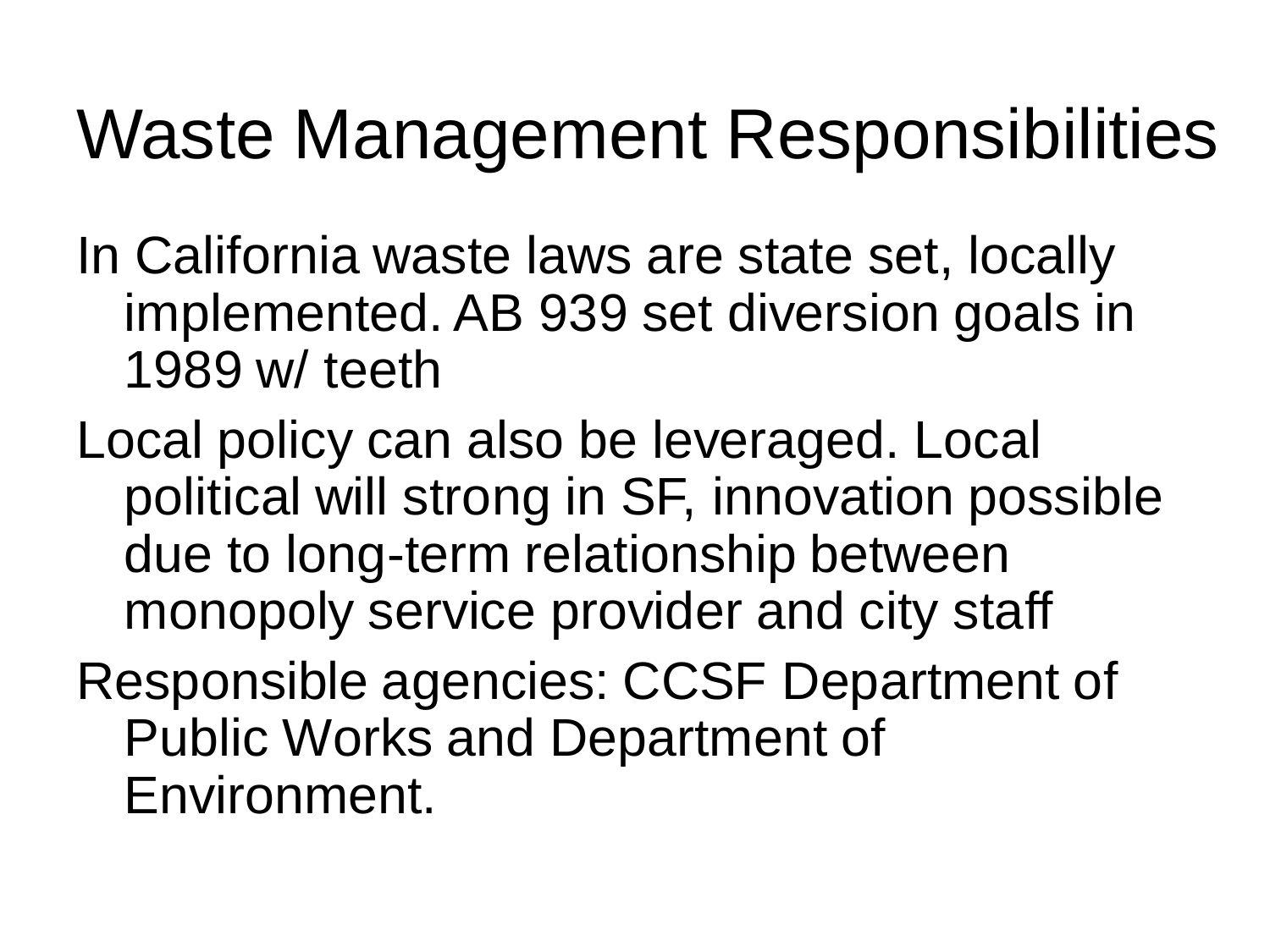

(14.5% below 1990)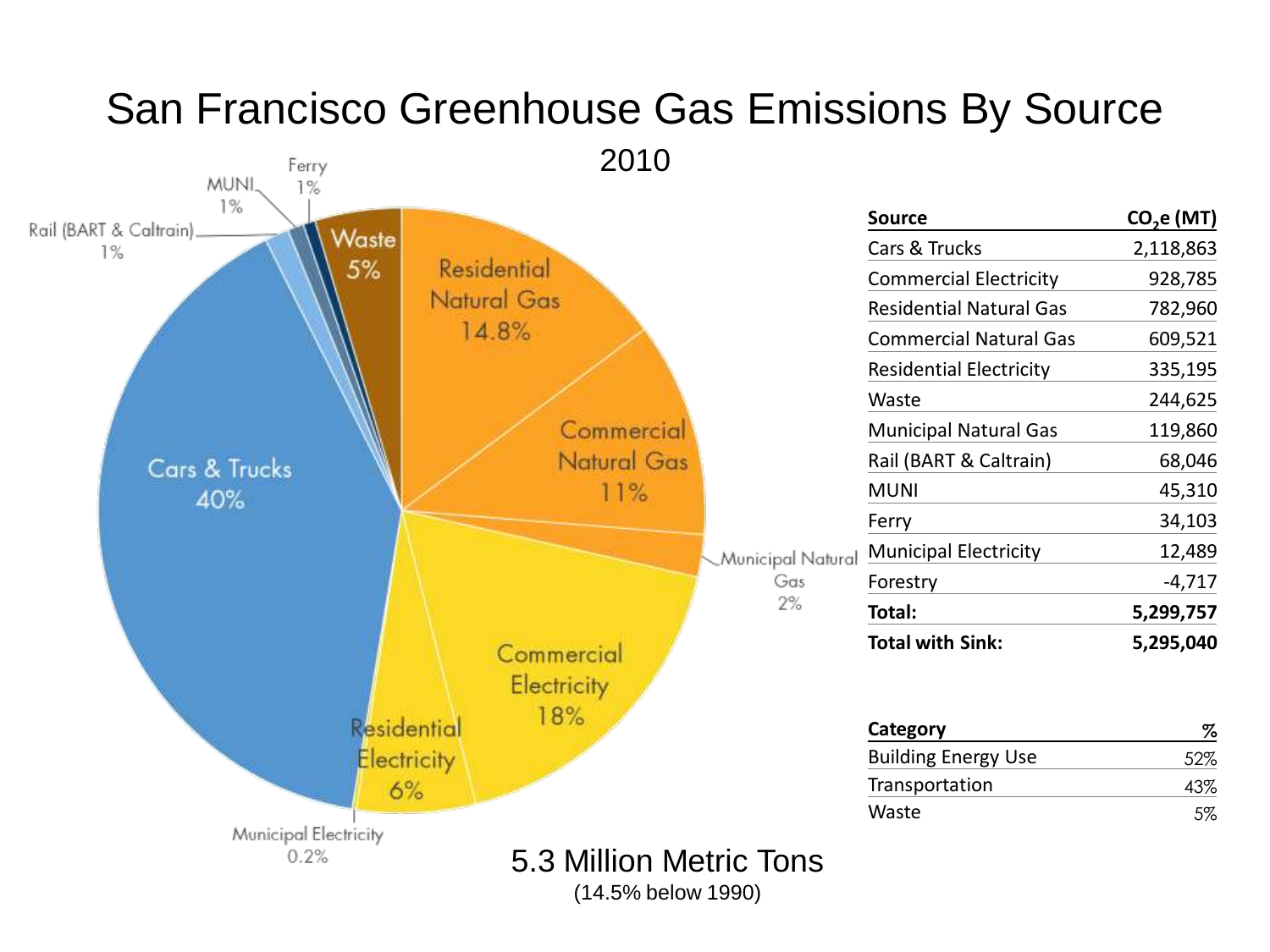### San Francisco Emissions Have Declined with Cleaner Electricity & Waste Diversion

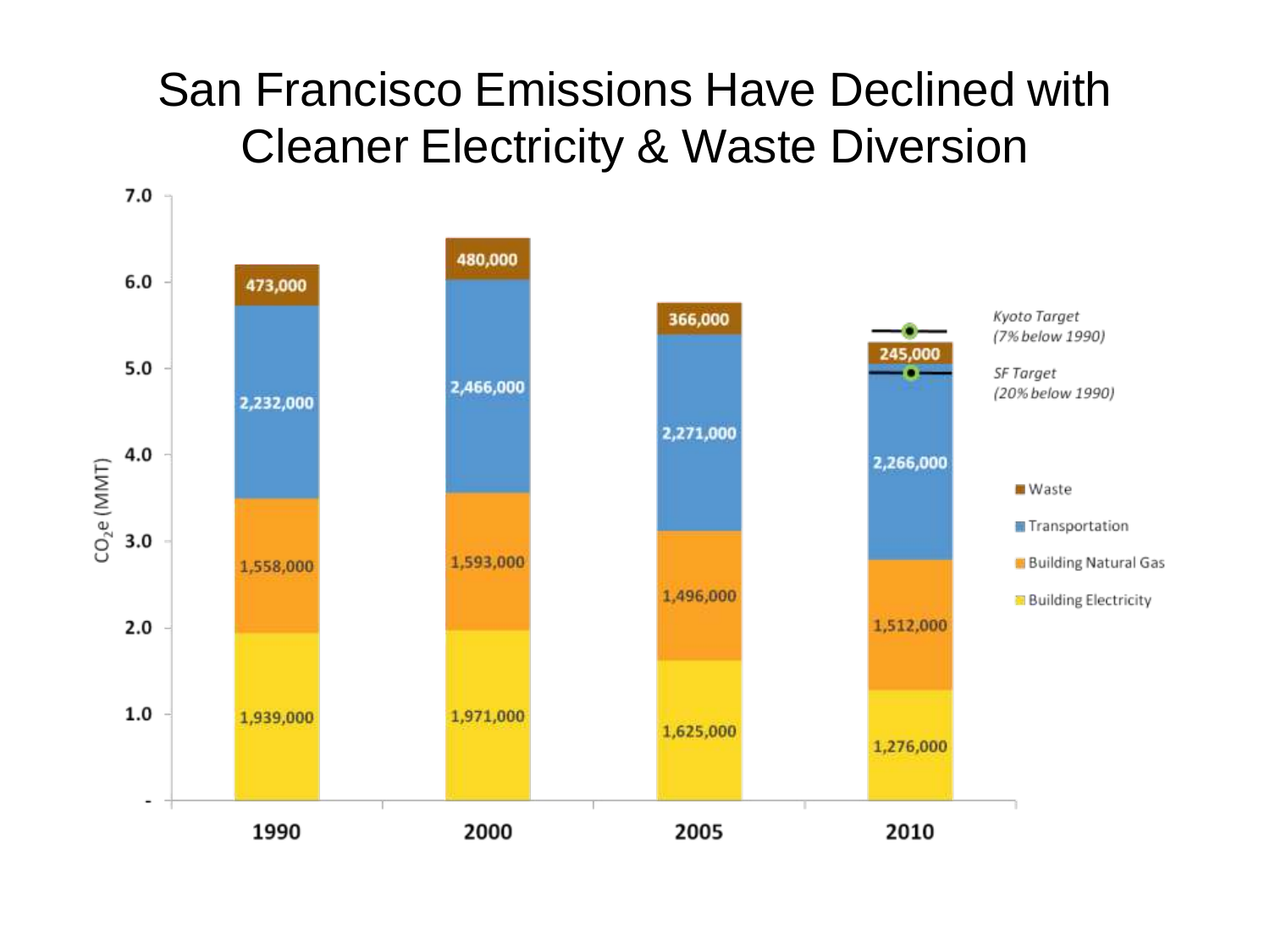# Challenges?

## **Organics**





25% material landfilled is food scrapes

Composition of San Francisco Material Landfilled (by weight**)**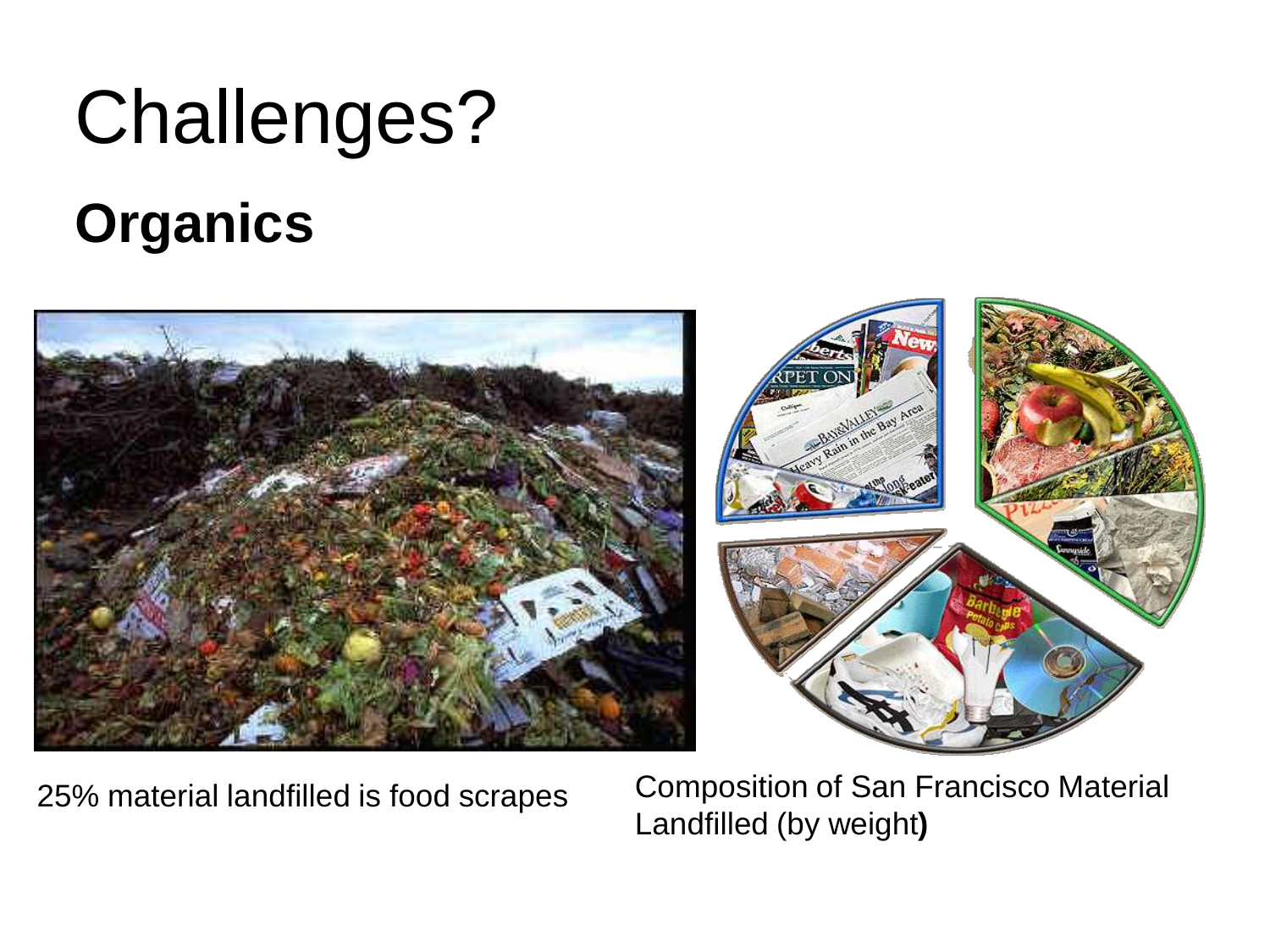

### **Door to door outreach**

Your building now has a green cart for food scraps & soiled paper.

**School education** 



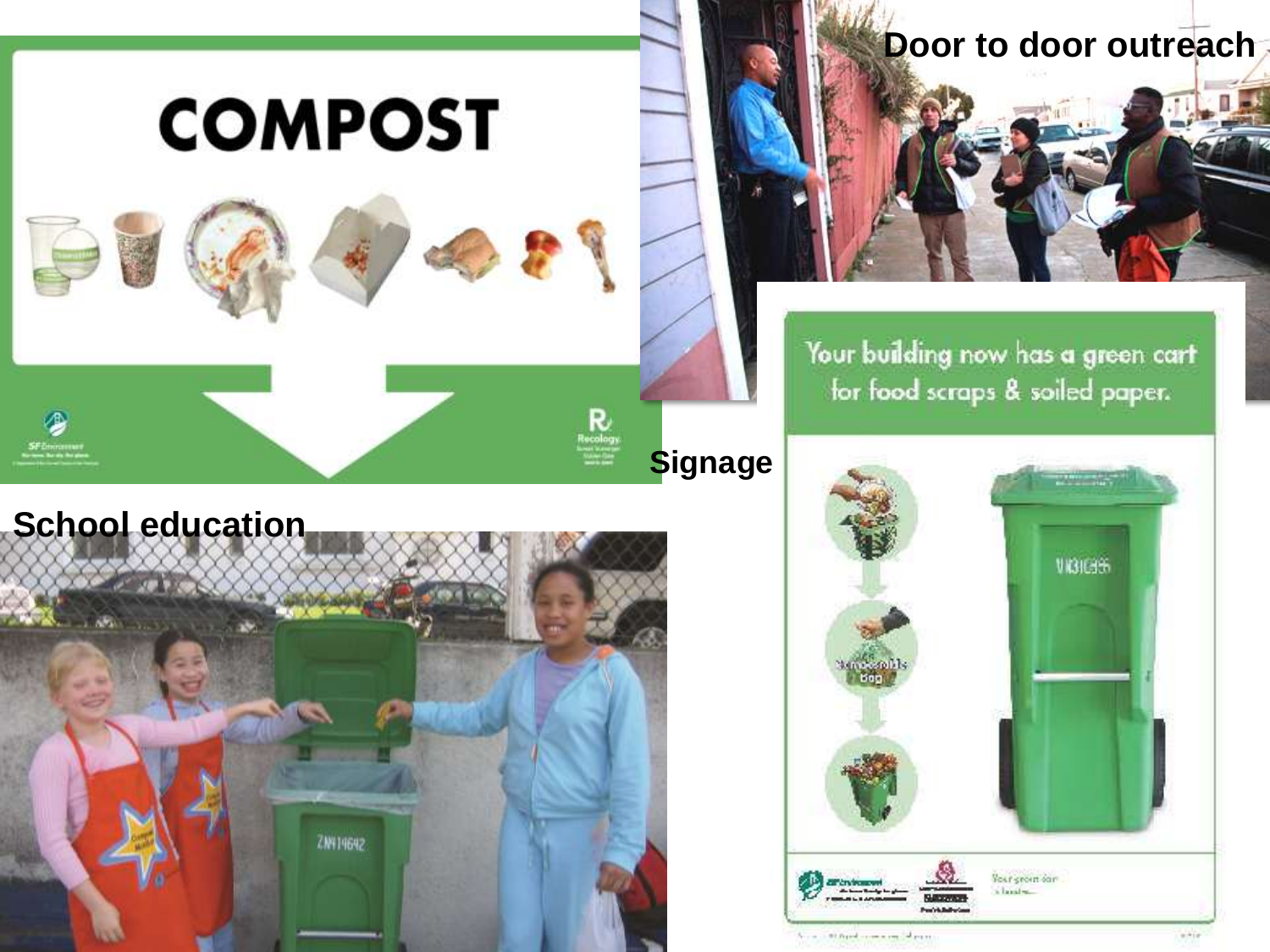# **Lessons & Recommendations**

- **Focus on organics: most valuable material for the soil and the climate.**
- **Don't be afraid to ban products, and mandate recycling/compost participation.**
- **Give incentives for recycling and composting.**
- **Require residents and business to pay for garbage.**
- **Educate your citizens, provide easy programs.**